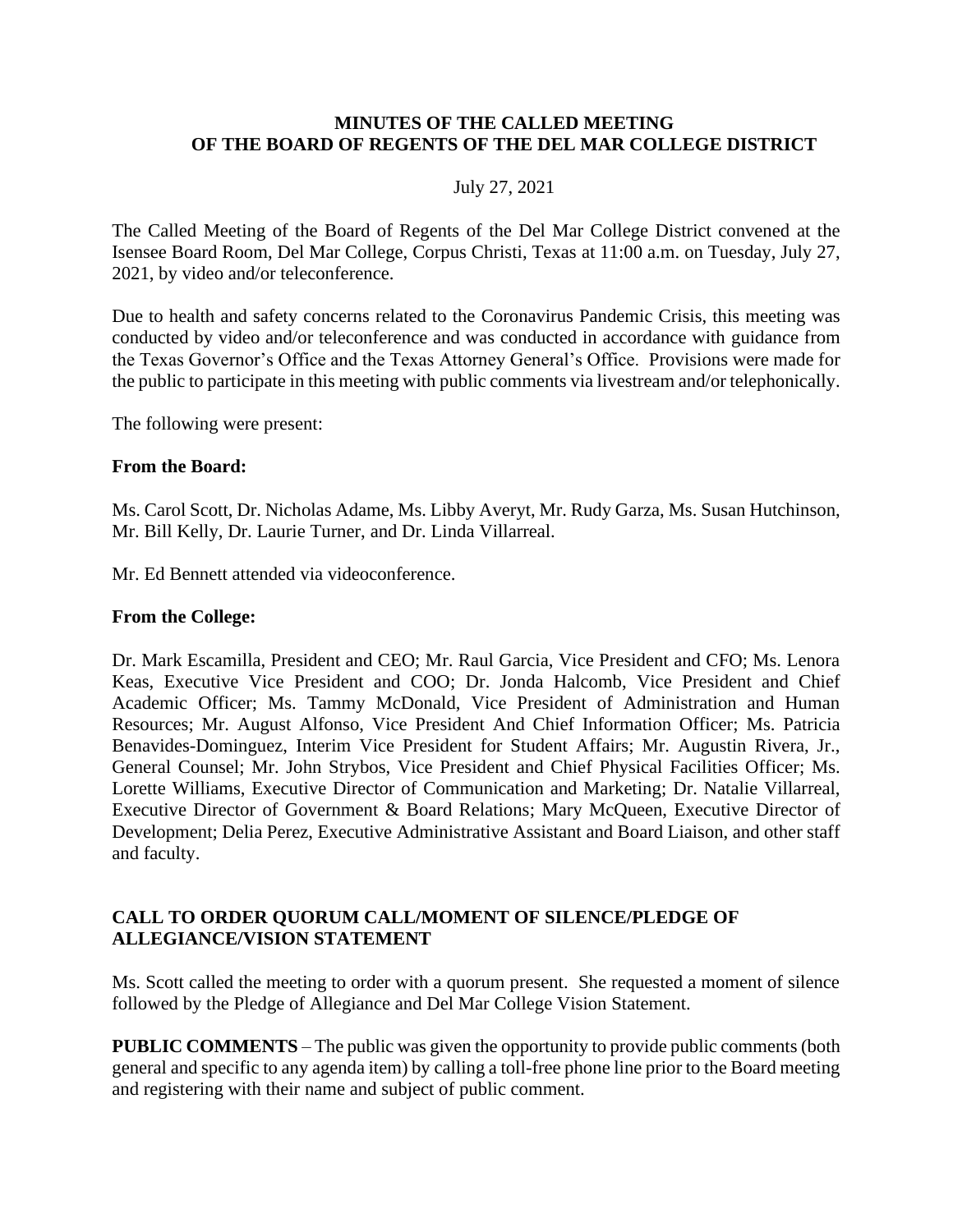There were no public comments made for this meeting.

# **ITEMS FOR DISCUSSION AND POSSIBLE ACTION:**

At 11:03 a.m., the Chair announced the Board was going into Closed Session pursuant to:

# **1. CLOSED SESSION pursuant to:**

- A. **TEX. GOV'T CODE § 551.071:** (Consultation with Legal Counsel), regarding pending or contemplated litigation, or a settlement offer, with possible discussion and action in open session; and, the seeking of legal advice from counsel on pending legal or contemplated matters or claims, with possible discussion and action in open session; and,
- B. **TEX. GOV'T CODE § 551.074(a)(1):** (Personnel Matters), regarding the appointment, employment, evaluation, reassignment, duties, discipline, or dismissal of a public officer or employee; including, 1.) Annual Evaluation of College President and President's Contract, and 2.) Annual Board Self-Evaluation, with possible discussion and action in open session.

The Board reconvened in Open Session at 1:13 p.m.

Mr. Augustin Rivera, Jr., General Counsel read aloud the proposed amendments to the President's employment contract:

-Reappoint Dr. Mark Escamilla as President and Chief Executive Officer of the District for a term of four years effective August 1, 2021, with a one-year automatic renewal following a positive annual evaluation.

-Raise his current 2021 annual base salary five percent (5%) for 2021-2022 which totals to \$340,818.45.

-Pay a performance bonus in the amount of \$85,000.00 by August 1, 2021, based on a positive fiscal year 2021 annual performance evaluation.

-Pay Dr. Escamilla an annual target bonus of \$75,000.00 by August 1, 2022, and on August 1, 2023, subject to Dr. Escamilla's positive annual evaluation from the Board of Regents which will be determined by the Board;

-Add five (5) days of consulting leave to the current ten days in contract;

-Reimburse Dr. Escamilla, upon providing documentation, an amount up to \$50,000.00 for the purpose of buying back or reinstating five years of withdrawn service credit in the State retirement plans by a date to be determined upon finalization of contract;

-Dr. Escamilla will provide the Board of Regents six months notice prior to leaving his employment with Del Mar College District;

-Dr. Escamilla shall retain his College assigned communications technology subject to the removal of all DMC data and information by the College's IT Department;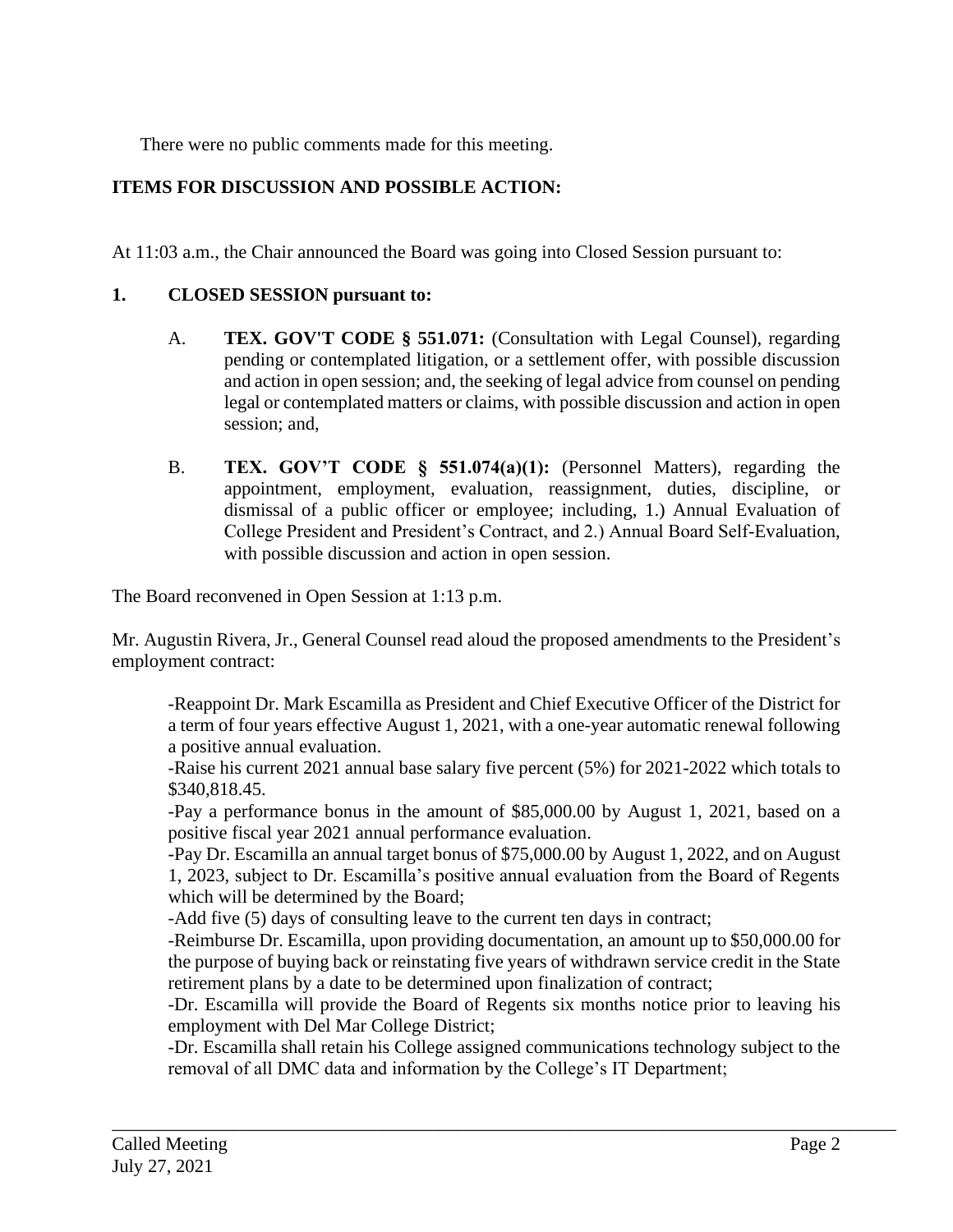-Dr. Escamilla shall be entitled to an exit bonus in the amount of his annual base salary in effect at the time of his exit for his dedicated service and outstanding service to the College since 2008. The exit bonus payment is expressly conditioned upon Dr. Escamilla's agreement not to be employed in any capacity by a Texas community college for a period of one year from the date of his conclusion from employment with Del Mar College District.

> Regent Averyt made a motion to approve the President's contract with amendments and to allow Chair Carol Scott and General Counsel Augustin Rivera, Jr. to finalize the offered Presidential contract. Regent Hutchinson seconded the motion. A vote by show of hands was taken, and the motion unanimously passed, 9-0 amongst Regents present, with Regents Scott, Adame, Averyt, Bennett, Garza, Hutchinson, Kelly, Turner, and Villarreal in favor.

The Board of Regents provided words of gratitude and appreciation to President Escamilla for his work and dedication to the College and Dr. Escamilla thanked the Board of Regents, the entire College, and the community for the opportunity to serve.

# **STAFF REPORTS:**

• Discussion of the proposed Maintenance & Operations Budget and the Debt Service Budget for Fiscal Year 2021-2022................................................Mr. Raul Garcia *(Goal 6: Financial Effectiveness and Affordability)*

Dr. Escamilla provided introductory remarks regarding the upcoming budget and introduced Mr. Raul Garcia, Chief Financial Officer. Mr. Garcia began his presentation going over the topics to be discussed including the budget calendar. Mr. Garcia introduced Dr. Kristina Wilson.

Dr. Wilson reviewed the context in which the budget was built and provided information as the budget relates to the College's Strategic Plan: Aspire. Engage. Achieve. The Strategic Plan was adopted in September of 2019. Dr. Wilson reviewed the six goals that are included in the Strategic Plan and stated Goal 6: Financial Effectiveness and Affordability will be discussed today.

Dr. Wilson introduced Ms. Lenora Keas to further discuss the College strategic initiatives. Ms. Keas reviewed the long-term Strategic Plan Initiatives and how the budget supports them and provided examples in her presentation that included: 1) implementing new academic and workforce programs; 2) investing in professional growth and leadership; 3) recruiting and retaining exceptional faculty and staff; 4) expanding programming on the Southside Campus; and 5) expanding programming in the service area.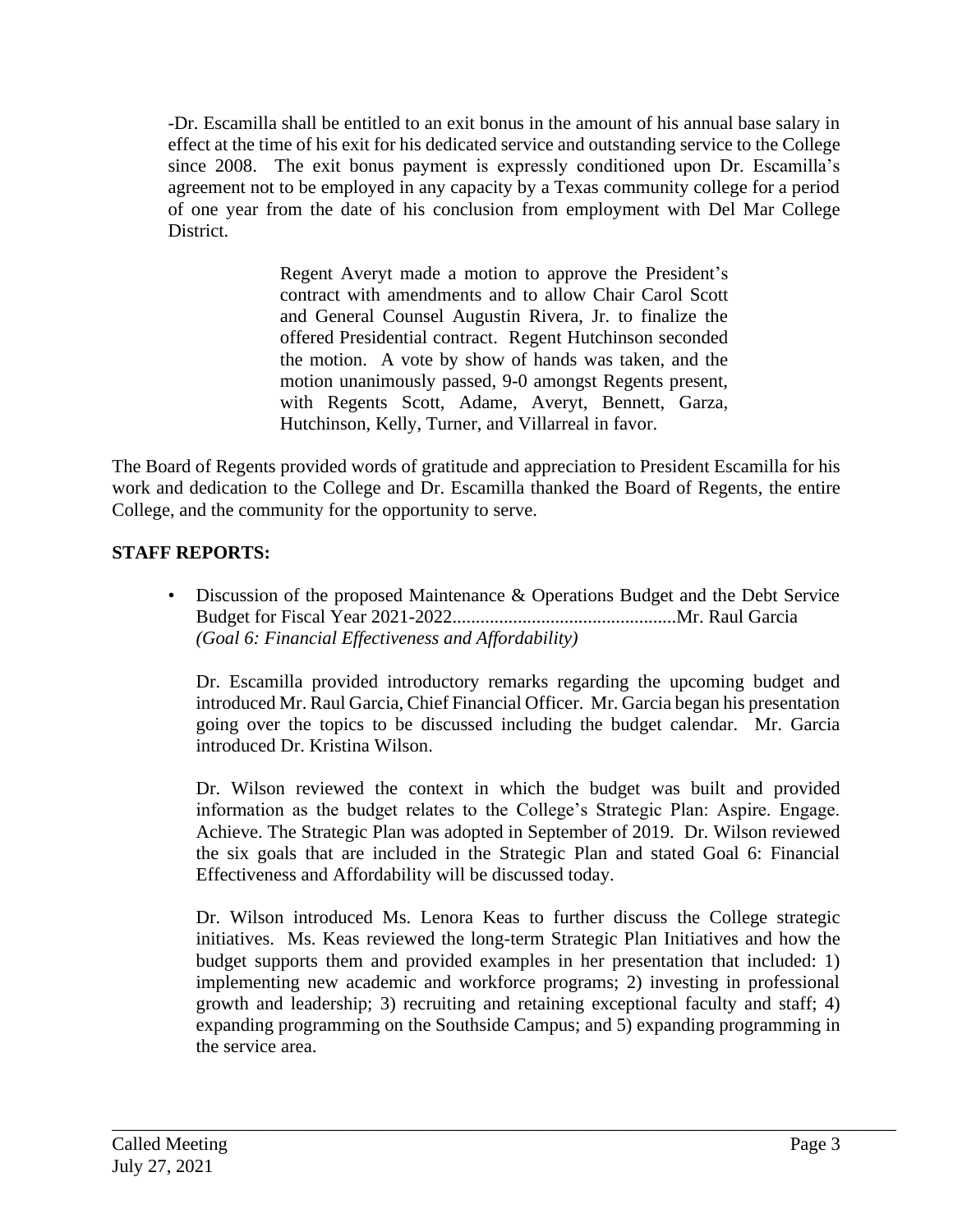Mr. Garcia discussed the operating expense budget. Economic indicators were discussed including the transitory inflation rate, the statewide labor and material shortages, and the regional unemployment rates.

Mr. Garcia introduced Ms. Keas and Dr. Cathy West who discussed the Fiscal Year 2022 preliminary expenses which included increases to employee compensation, consultants & contract labor, insurance-property & casualty, South Campus, professional development, and other O&M expenses. The decreases to the 2022 Fiscal Year included bank & collection fees, election, and utilities & telephone. Dr. West reviewed the complete 2022 preliminary budget regarding employee compensation and stated the total proposed budget for Fiscal Year 2022 is \$110,924.158. Dr. West introduced Ms. Tammy McDonald to review the employee compensation in detail.

Ms. McDonald reviewed the FY 2022 proposed employee compensation increase and stated their salary is made up of four components which include common base salary, experience, rank, and education. The proposed increased amounts include experience pay of \$829.00 for all full-time faculty, increase base \$1,240.00, summer pay impact would total \$103,713.00, and benefits would total \$182,854.00. The proposed increase for exempt employees would be 3% for a total of \$407,941.00 plus benefits for a total of \$101,986.00. The proposed increase for non-exempt employees would be 3% for a total of \$213,784.00 plus benefits for a total of \$53,446.00.

Dr. Escamilla stated he has been working with the Faculty Council regarding the 3% increase including a multi-year plan to bring to the Board of Regents in order to position the faculty into the future specifically the pay for their lab work. Dr. Escamilla and Ms. McDonald responded and commented further regarding employee compensation changes and challenges including undertaking a future compensation study.

Ms. McDonald continued with her presentation providing information regarding employee compensation changes that relate to new positions, employee turnover, parttime salary/adjunct, raises, and vacancy rate. The total increase to non-exempt salaries is \$317,888.000. The total for compensation and benefits for the South Campus salaries and benefits is \$941,602.00. The impact total to benefits would be \$731,766.00 and the total proposed employee compensation changes will be \$2,761.865.00.

Dr. Escamilla introduced Ms. Jackie Landrum who began her presentation regarding the M&O Expense Budget Detail. Ms. Landrum reviewed the proposed changes to the different categories that are presented on the Monthly Financial Report. Ms. Landrum stated the South Campus expenses are not separated but are included in the appropriate categories. Ms. Landrum reviewed the non-salary categories and stated some of the categories that were reduced last year due to the pandemic are being raised this year to build up the capacity into the budget. Ms. Landrum provided detailed information regarding the following categories: 1) Maintenance and Repairs; 2) Consultants and Contract Labor; 3) Travel and Professional Development; and 4) Insurance. Ms. Landrum also reviewed some of the decreases which include election, utilities, telephone, banking fees and South Campus funds.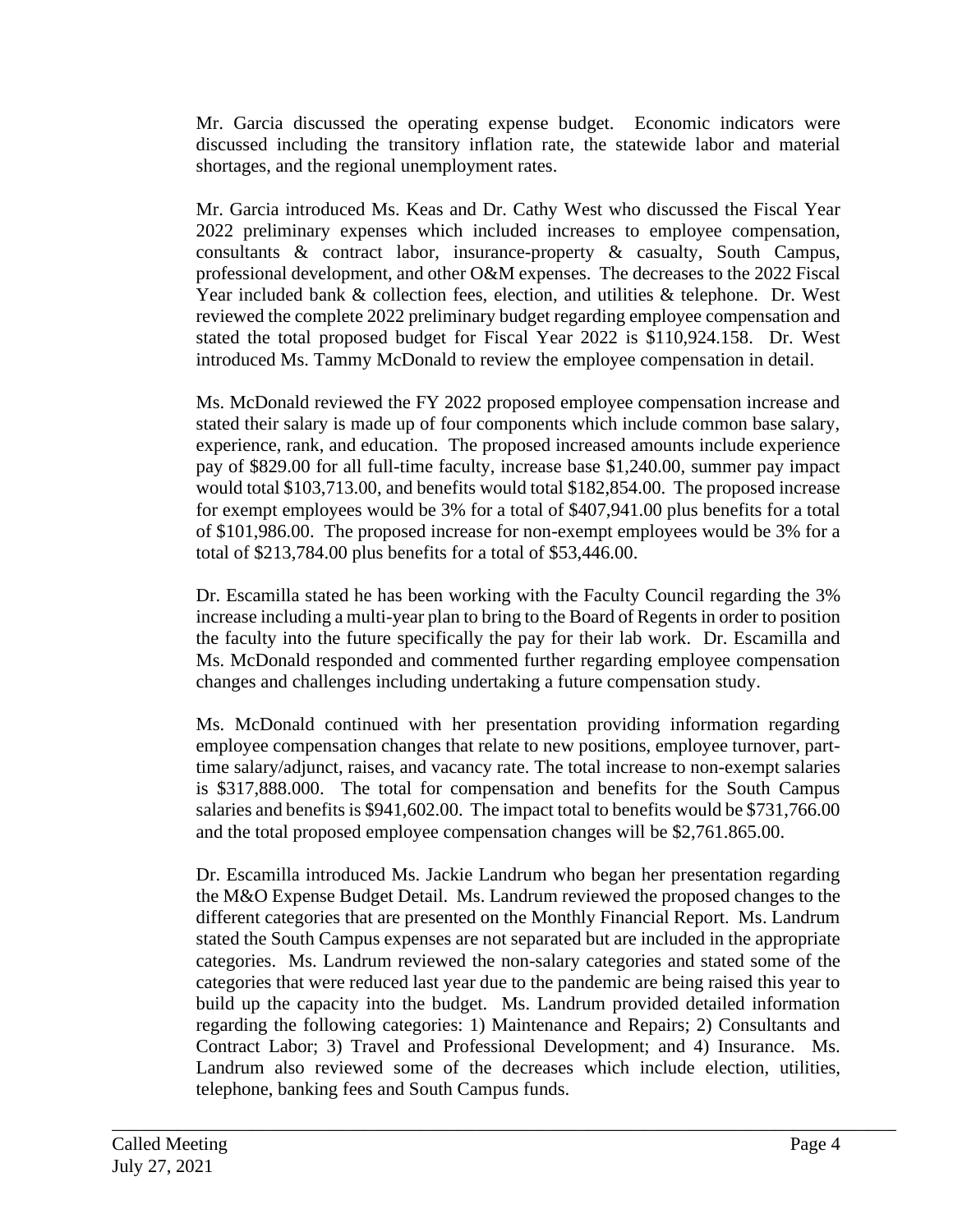Ms. Landrum introduced Ms. Keas who began discussion regarding the proposed Operating Revenue budget. Ms. Keas stated with an increase in COVID-19 cases and its variants, it could directly impact enrollment, but the budget would continue to be balanced like the College handled the challenges last year.

Ms. Keas introduced Mr. John Johnson who presented detailed information regarding the Fiscal Year 2022 Revenue Assumptions which included the following:

-Tuition & Fees Assumptions

•Tuition and fees remain the same

•Enrollment budgeted at annualized Fiscal Year 2019 levels

-Tax Assumptions

•Maintenance and operations tax rate will remain the same

•Assumes a 3% market valuation growth

•\$300M in new construction

-State Appropriations

•Increase \$879,636.00

Mr. Johnson stated the College was able to decrease the overall tax rate by half a cent due to a reduction in the debt obligation on the general obligation bond. Mr. Johnson explained the M&O tax rate is the rate that will impose the amount of taxes needed to fund the maintenance and operations expenditures for the following year. The debt service on taxpayer approved bonds is the tax rate that will impose the amount of taxes needed to fund the College's general obligation bond payments for the following year.

Mr. Johnson reviewed the tax rate history charged to district residents. In 2022, the debt service rate amount will decrease to 0.078044 from the previous year. Based on the 2021 Average Taxable Homestead value of \$182,181 this will show a \$10 decrease over the previous years, from 2021 to 2022.

Mr. Garcia resumed his presentation regarding the estimate five-year financial outlook for the College. Mr. Garcia reintroduced Ms. Landrum and Mr. Johnson who which discussed the remaining financial outlook.

Dr. Escamilla commented regarding the supply issue regarding microchips, copper, and gold as well as prices for these items has been a nightmare in the supply chain which is affecting bringing new technology for the College.

Mr. Johnson and Ms. Landrum reviewed the following revenue and expense data:

\_\_\_\_\_\_\_\_\_\_\_\_\_\_\_\_\_\_\_\_\_\_\_\_\_\_\_\_\_\_\_\_\_\_\_\_\_\_\_\_\_\_\_\_\_\_\_\_\_\_\_\_\_\_\_\_\_\_\_\_\_\_\_\_\_\_\_\_\_\_\_\_\_\_\_\_\_\_\_\_\_\_\_\_

 $\Box$  Revenue -Tuition and fees assumptions ·2% revenue increase ·South Campus - new enrollment -Tax assumptions ·Assumes a 3% market valuation growth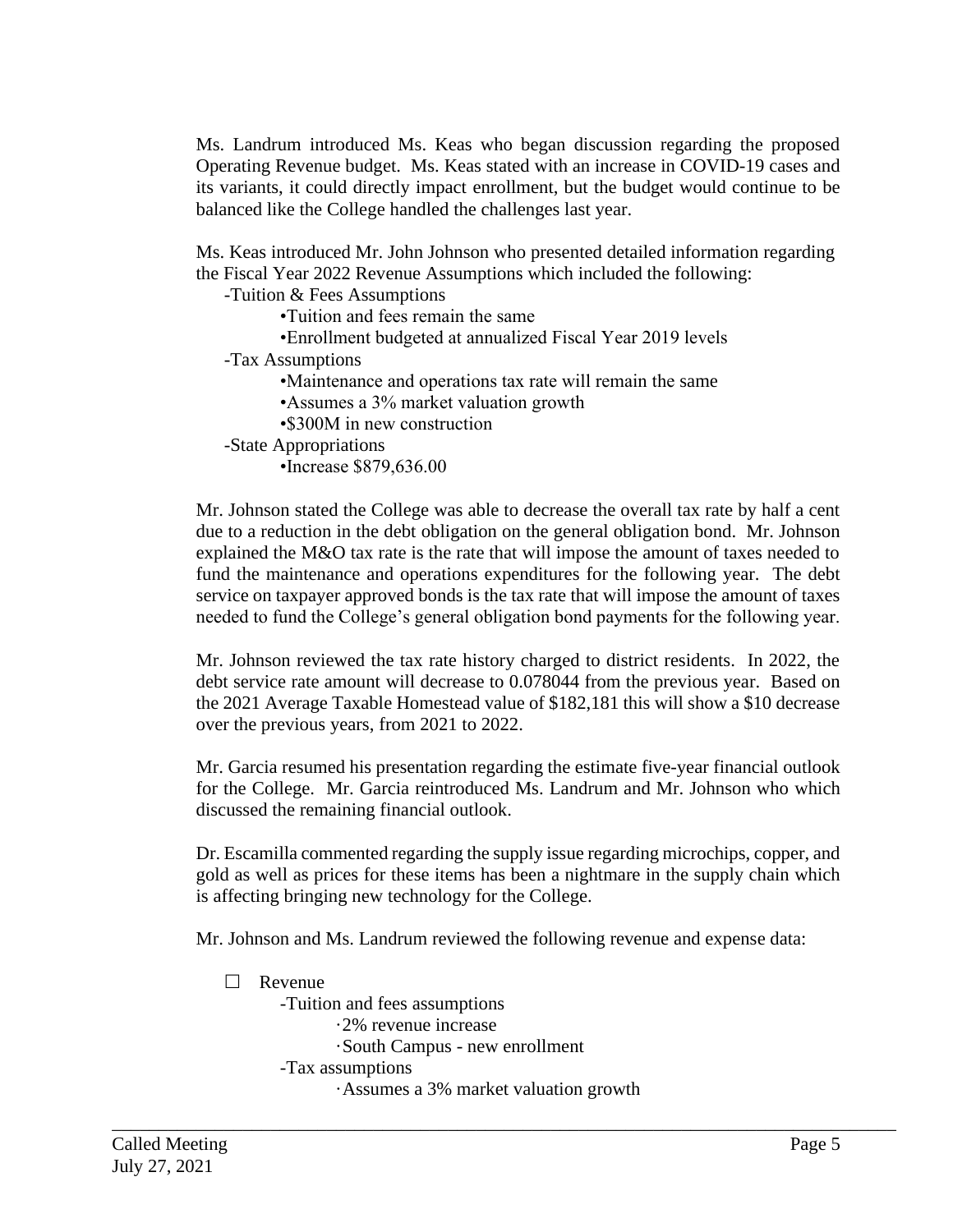```
·$300M in new construction
      -State appropriations
              ·Flat
\Box Expenses
      -Salary increases for each year:
              ·3% FY 2023
              ·2% FY 2024-2026
      -Non-salary:
              ·Ranges from 1.3% to 2.7%
      -Energy cost savings
              ·$500,000 FY 2023-2025
```
Dr. Escamilla commented for clarity the 2% is not a locked-in amount, only a placeholder.

Mr. Garcia began by reviewing the estimated tax rate forecast for years 2022 through 2026. He stated the homeowner will pay approximately \$61 less by fiscal year 2026. The latest bond refunded yielded the College a savings of \$500,000.00. Mr. Garcia also reviewed the College bonds that are maturing for the years 2011 in the amount of \$36.3 million; 2013 in the amount of \$9 million; and 2014 in the amount of \$8.4 million - these bonds will be paid off by year 2026.

Ms. Landrum provided detailed information regarding the estimated financial forecast and noted the biggest jump for professional development would be from 2022 to 2023. Other notable jumps for years 2022 to 2023 are due to Southside Campus buildings and Aransas County Workforce Development Center becoming fully operational during this timeframe.

Ms. Landrum stated the figures being provided are based on the knowledge they have today which could change depending on a crisis like the pandemic or possible natural disaster.

Dr. Escamilla provided information to Regent Bennett regarding his request for comparison tax rate information stating the information will be provided to him individually as well as to the entire Board at the August 10, 2021 meeting.

Chair Scott noted there will be one more budget meeting before the Board's approval to adopt the budget.

Mr. Garcia, Dr. Wilson, Dr. West, Ms. McDonald, Ms. Keas, Ms. Landrum, and Dr. Escamilla responded to questions from the Board of Regents.

• AG/CM Contract Review....................................................................Mr. John Strybos *(Goal 6: Financial Effectiveness and Affordability)*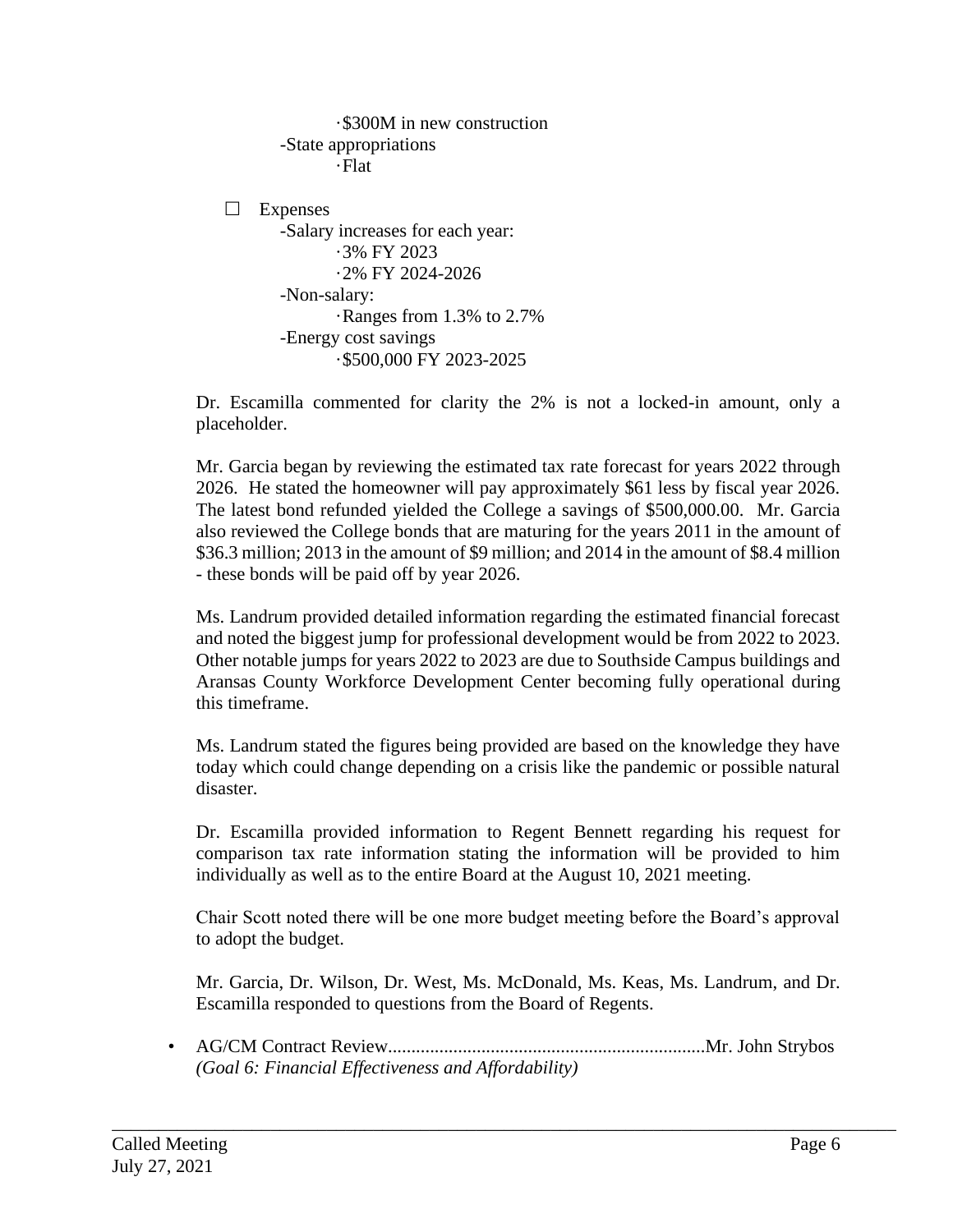This report was tabled until the Board meeting in August.

## **PENDING BUSINESS:**

Status Report on Requested Information *(Goal 5: Workforce Development, Community Partnerships, and Advocacy)*

## **REGULAR AGENDA ITEMS**

2. Discussion and possible action relating to award of Request for Competitive Sealed Proposals, RCSP #2021-14, West Campus Roof Replacements

...................................................................................................................Mr. John Strybos *(Goal 4: Learning Environments and Goal 6: Financial Effectiveness and Affordability)*

Mr. Strybos provided information to the Board regarding the request for competitive sealed proposals, RCSP #2021-14, West Campus Roof Replacements. The West Campus Roof Replacements is a 2014 Bond project. The roofs on the following buildings will be replaced: 1) Automotive Shop; 2) Diesel Technology; 3) Maintenance Building; 4) Nutrition Education and Service Center. The College received seven bids and request approval of award to Rio Roofing in the amount of \$1,805,000.00.

Mr. Strybos responded to questions from the Board of Regents.

Regent Adame made a motion to award Rio Roofing in the amount of \$1,805,000.00 for the West Campus Roof Replacements, RCSP #2021-14. Regent Garza seconded the motion. A vote by show of hands was taken, and the motion passed unanimously, 9-0, with Regents Scott, Adame, Averyt, Bennett, Garza, Hutchinson, Kelly, Turner, and Villarreal in favor.

3. Discussion and possible action related to award of Request for Competitive Sealed Proposals, RCSP #2021-09, South Campus Pedestrian Bridge and Multi-Use Trail ....................................................................................................................Mr. John Strybos *(Goal 4: Learning Environments and Goal 6: Financial Effectiveness and Affordability)*

Dr. Escamilla provided introductory comments stating the College has been working on this project for a very long time with the City of Corpus Christi who has been a fine partner and the two items are integral . Mr. Strybos provided information to the Board regarding the request for competitive sealed proposals, RCSP #2021-09, South Campus Pedestrian Bridge and Multi-Use Trail. The South Campus Pedestrian Bridge and Multi-Use Trail is a 2016 Bond project. The project is part of the Interlocal Agreement between Del Mar College and the City of Corpus Christi. The College received only one bid and request approval of award to Marshall Company in the amount of \$600,000.00.